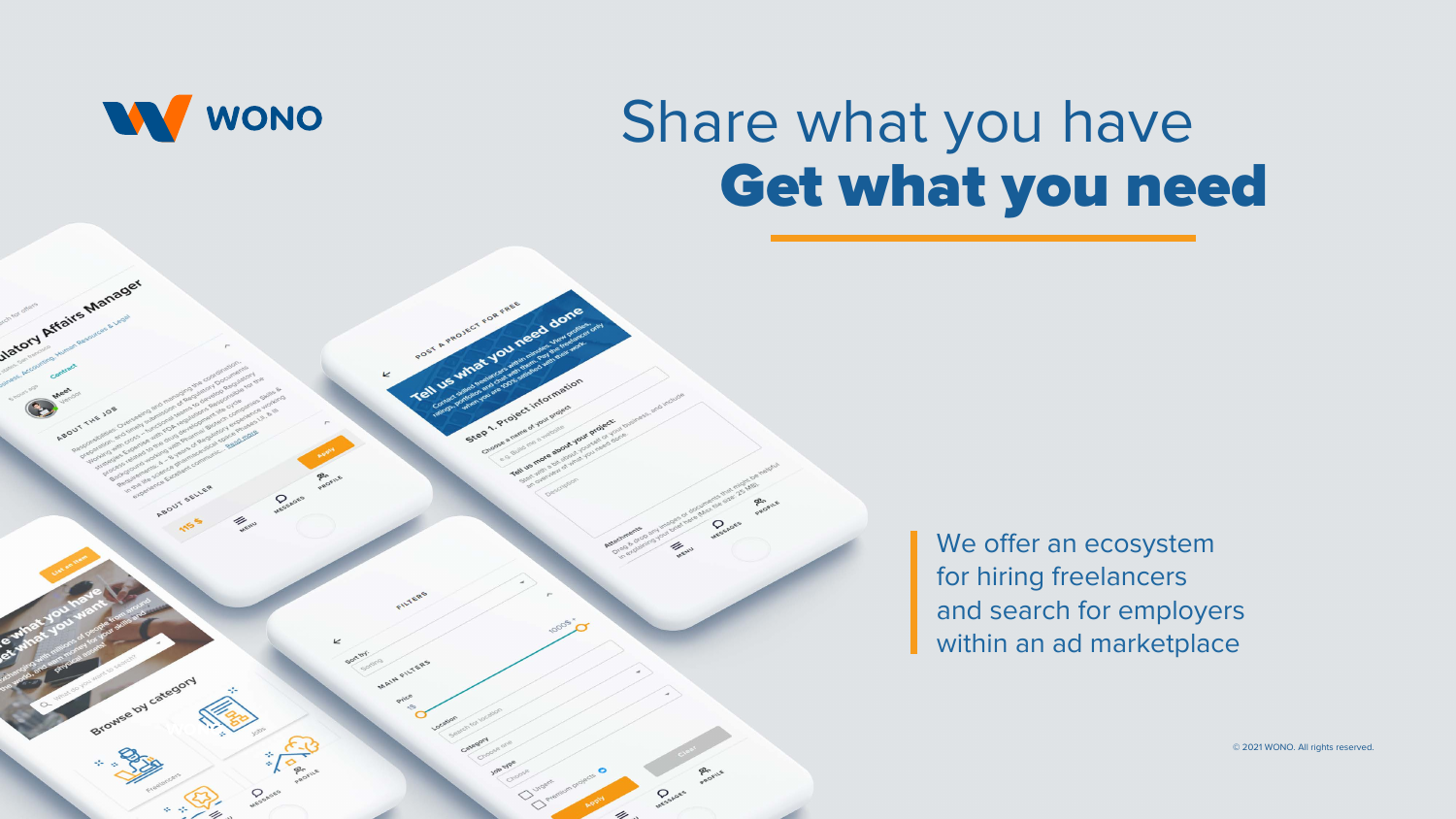

### Problems of modern venues



Solutions

# offered by WONO

Commission is at a 10% maximum

Reducing the cost of paid tariffs by 40%

A universal solution for finding remote work and one-time projects in one account

A Freelance site for finding and hiring for remote and local jobs worldwide

The ability to provide services without complicated registrations through the marketplace

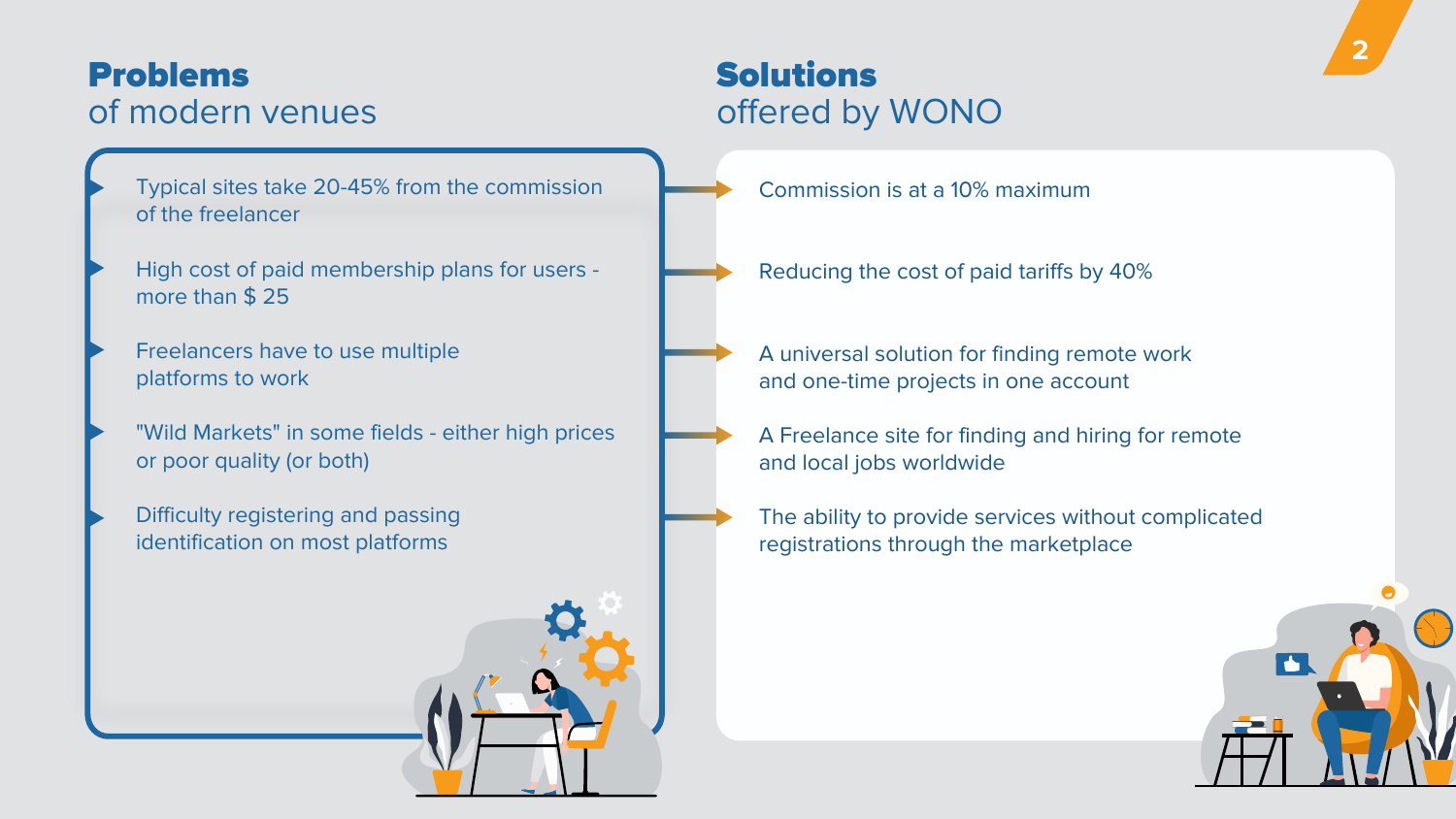

## Market size

© 2021 WONO. All rights reserved.

The Freelancers' contribution to the economy in 2019

## \$1.5 trillion

### The current size of our market in 2019



# 1.2% **(~\$8,1 million)**

### The size of the known freelance market in 2019



### **of the labor market by 2023**



#### Links:

- https://www.pwc.com/hu/en/kiadvanyok/assets/pdf/sharing-economy-en.pdf
- https://www.upwork.com/i/freelancing-in-america/2019
- https://www.staffing.com/industry-research/
- https://spendmenot.com/blog/sharing-economy-statistics/
- https://ddiy.co/freelance-statistics/
- 
- https://www.ncbi.nlm.nih.gov/pmc/articles/PMC7311327/

https://www.mckinsey.com/~/media/McKinsey/Featured%20Insights/Employment%20and%20Growth/Independent%20work%20Choice%20 necessity%20and%20the%20gig%20economy/Independent-Work-Choice-necessity-and-the-gig-economy-Executive-Summary.ashx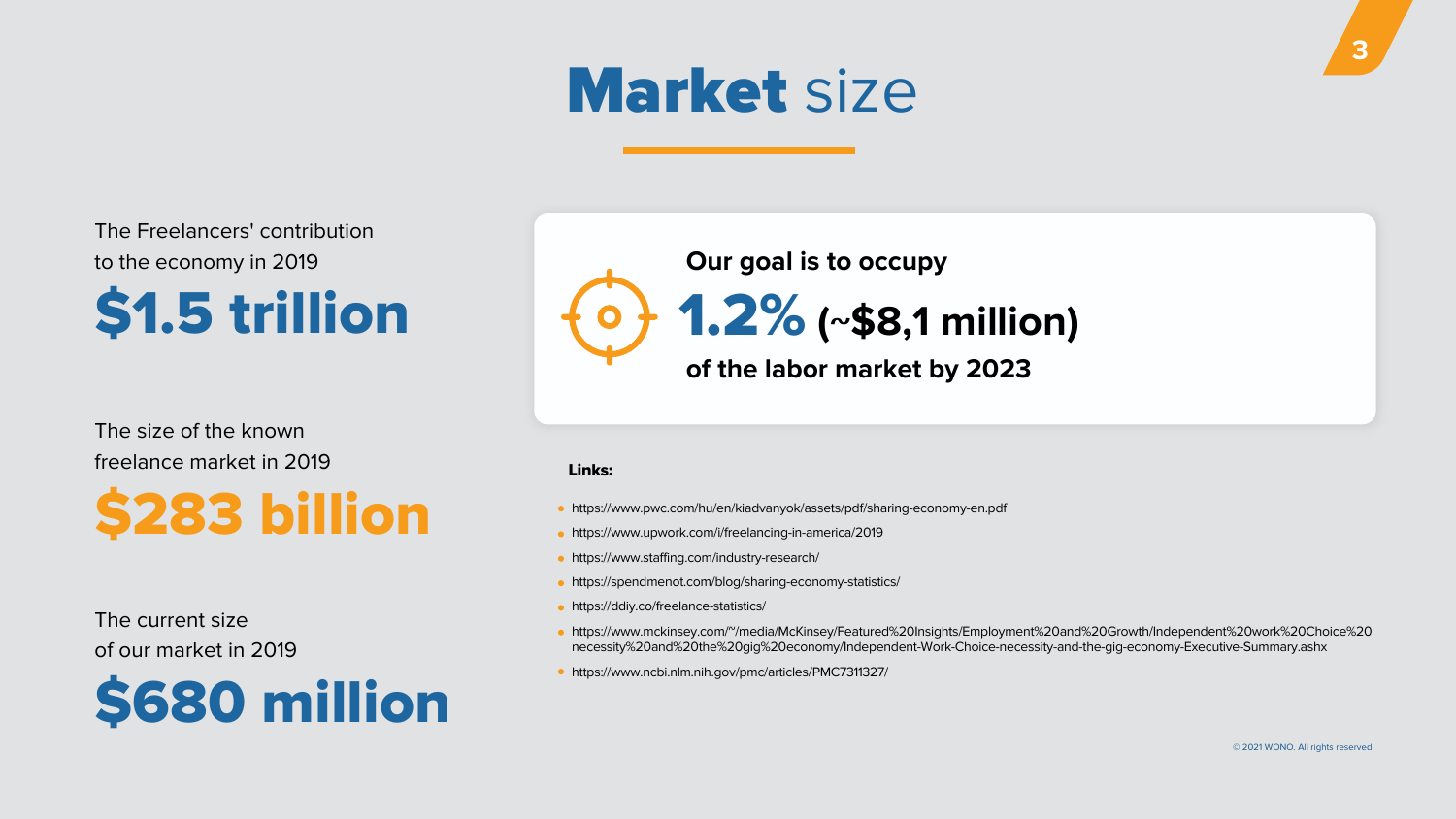

Freelancer and employers directory

Job search module and projects by criteria and GEO with the ability search temporary and permanent work

Directory of ads and services

**Commission** for services carried out on the platform 10%

Adding a catalog of freelance services **Tokenization** product

Plans and solutions for business

Affiliate ad formats





# What is WONO now

New Membership Plans and additional options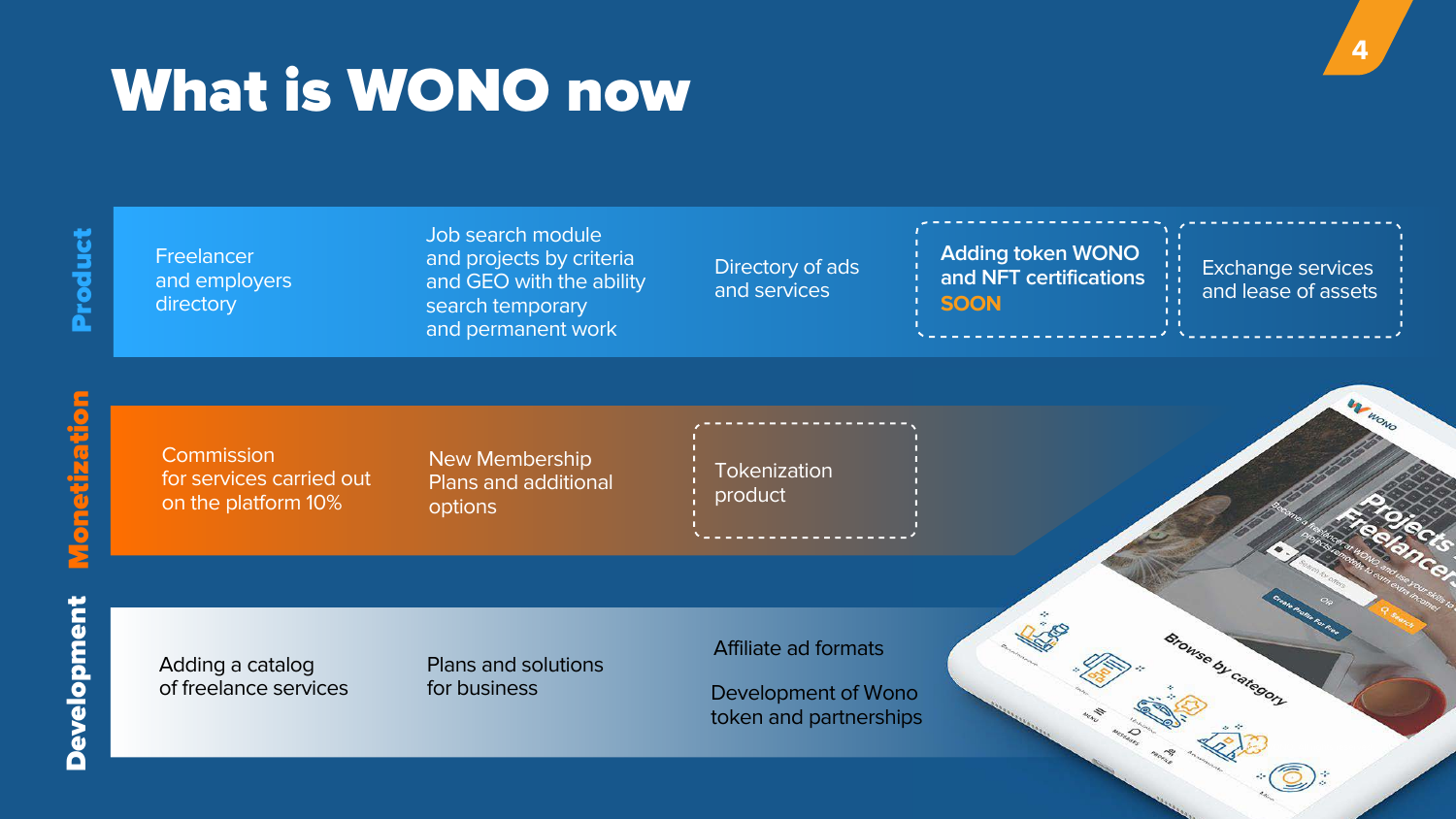### **EXCHANGE OPPORTUNITIES**

Possibility of inclusion into our system of business partnerships to provide their services to expand WONO features

Wono token and the capabilities of NFT certificates will help users to influence the product by improving its quality



#### **VALUE AND TRUST**

### Ecosystem WONO

© 2021 WONO. All rights reserved.

The global goal of our product is to create a seamless custom space covering all exchange needs and services.

The WONO token will become the nexus of opportunities to provide any services on the platform and will expand the ecosystem by adding new services and strategic partners.

NFT certification will help manage community and improve the quality of our services.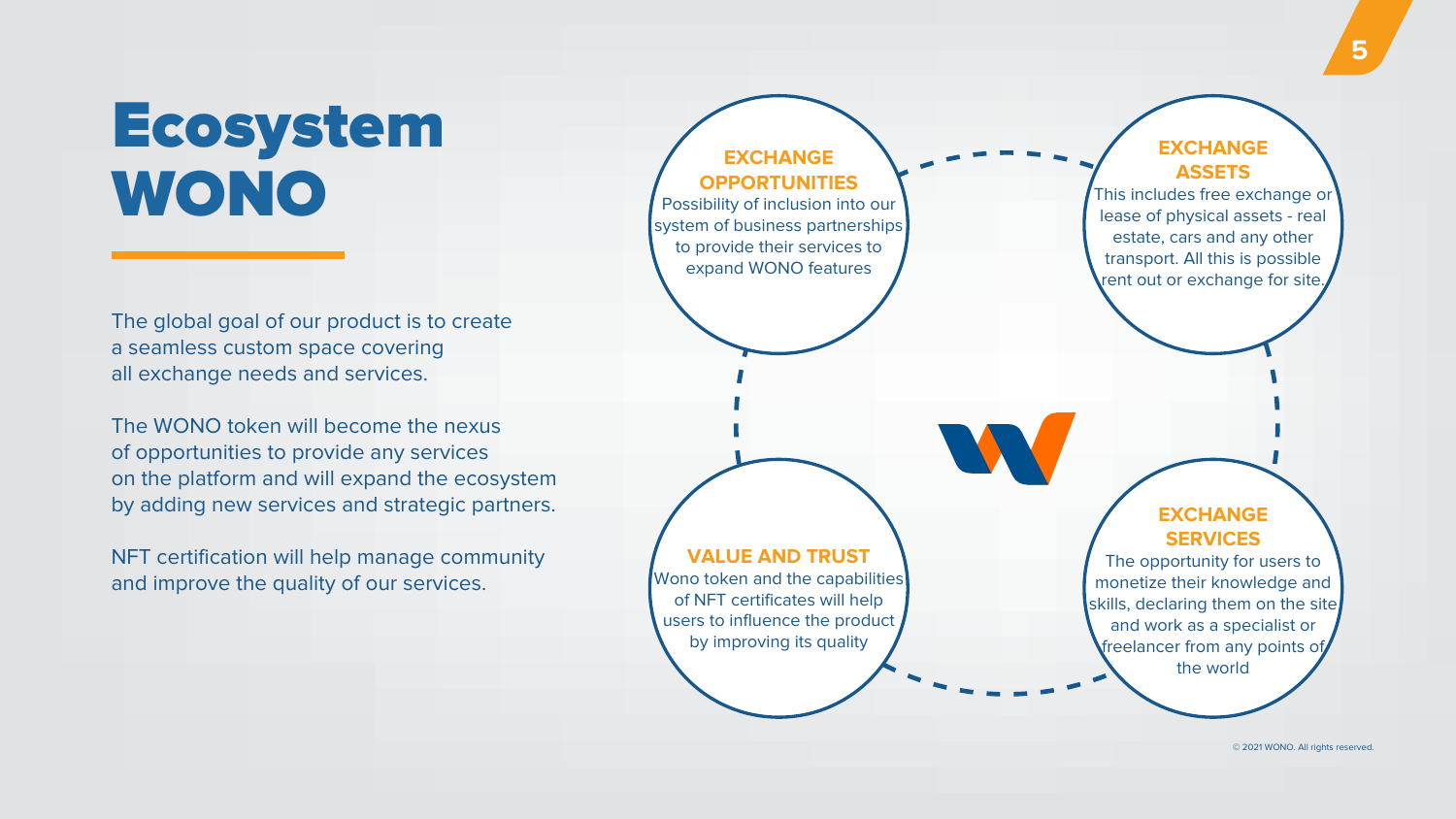



Wono token and NFT token - an important milestone in the development and economy of the product









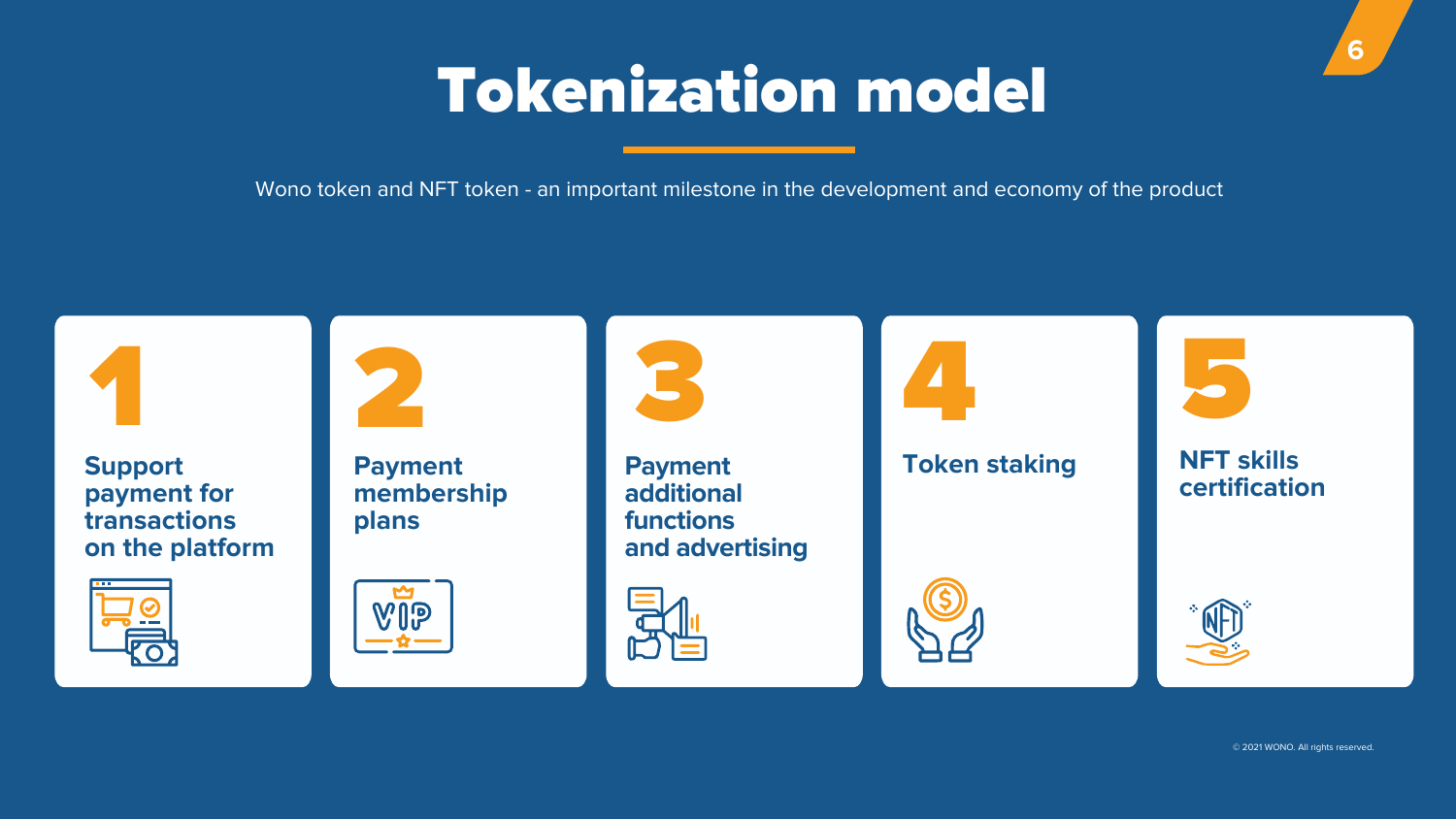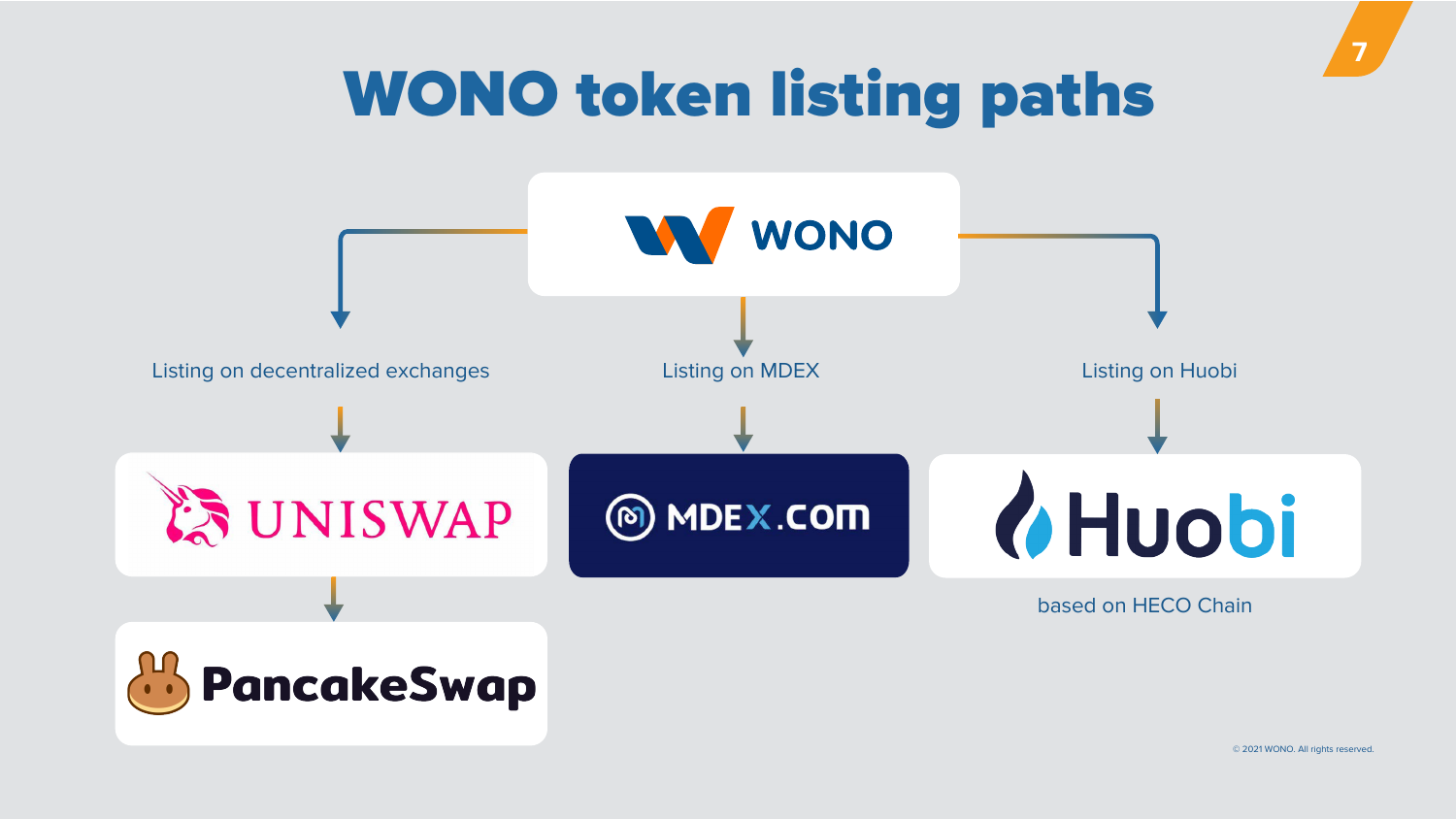# Token development prospects

**8**

The global mission of the platform is to create a decentralized ecosystem for the exchange of services and assets. An additional difference will be NFT certification of user skills and a voting system in which each user can influence the quality of our platform. We want to become the first decentralized freelance ecosystem with extra bonuses for members.

- Transfer of capital to crypto assets tax reduction
- Minimum fees and freedom to use funds
- Increased liquidity due to the inflow of new services and assets
- Transparency of transactions
- Fast execution of transactions without intermediaries and additional commissions
- Free market and new audiences not yet available in today's freelance sites, providing the opportunity to perform work in cryptocurrency
- Improving the quality of freelance services



© 2021 WONO. All rights reserved.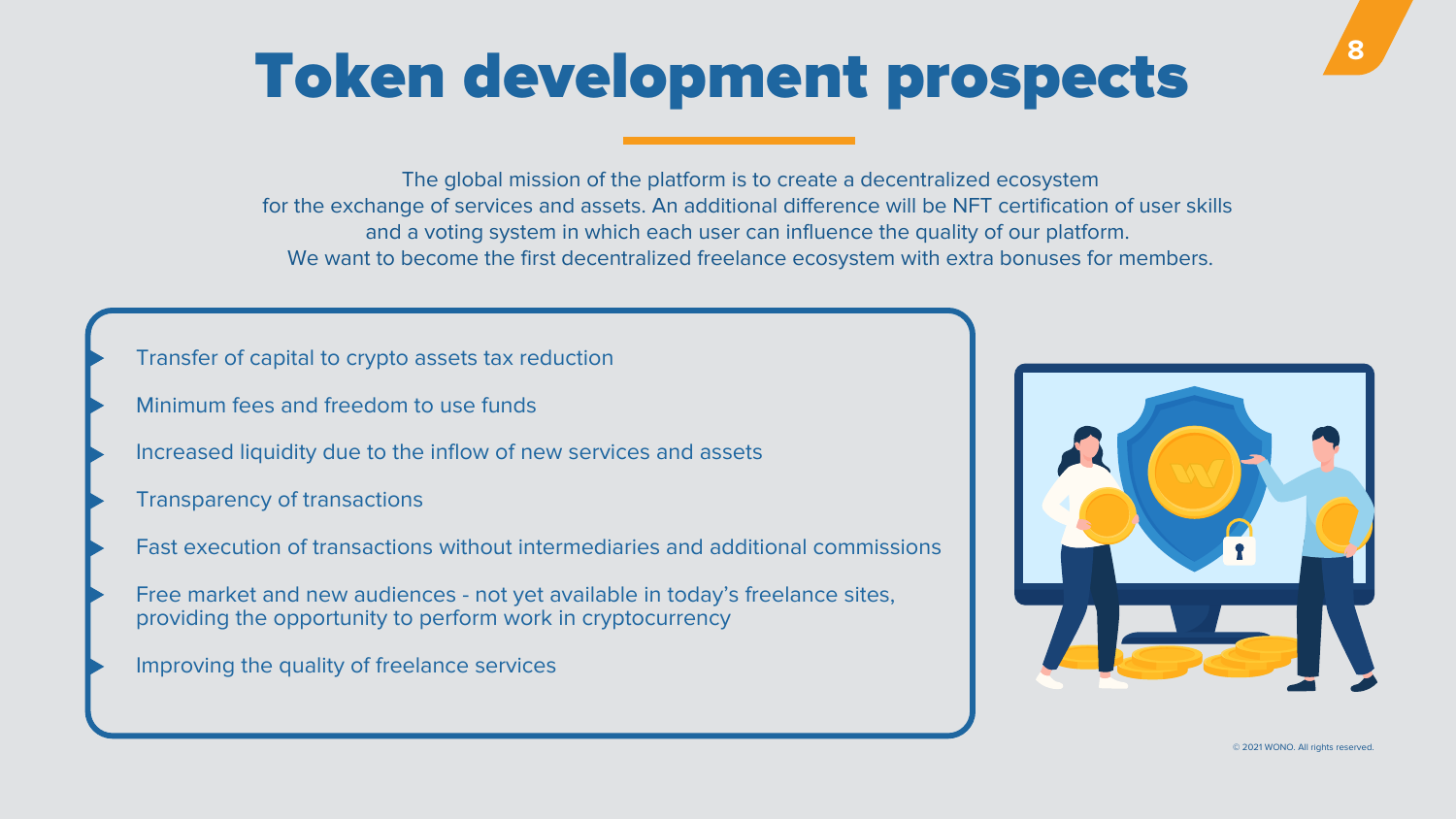



| <b>Company</b>                       | Fiverr  | <b>UpWork</b> | <b>GoHire</b>    | CloudPeeps <sup>'</sup> | Peopleperhour          | Freelancer    | Craigslist    | <b>WONO</b>             |
|--------------------------------------|---------|---------------|------------------|-------------------------|------------------------|---------------|---------------|-------------------------|
| <b>Diversity</b><br><b>services</b>  | $++$    | $+$           | $+$              | $+$                     | $++$                   | $++$          | $+$           | $+ + +$                 |
| <b>Service</b><br><b>Commissions</b> | \$\$    | \$\$\$        | \$\$             | $\boldsymbol{\varphi}$  | $\boldsymbol{\varphi}$ | \$\$          | $\frac{1}{2}$ | $\boldsymbol{\theta}$   |
| <b>Tariff cost</b>                   | \$\$\$  | \$\$          | \$\$             | \$\$                    | $\boldsymbol{\varphi}$ | $\frac{1}{2}$ |               | $\blacklozenge$         |
| <b>GEO</b>                           | America | America       | America,<br>Asia | America                 | America<br>Asia, UK    | World         | America       | America,<br><b>Asia</b> |

- + providing capabilities and functionality for the user
- \$ the size of the commission and the cost of services